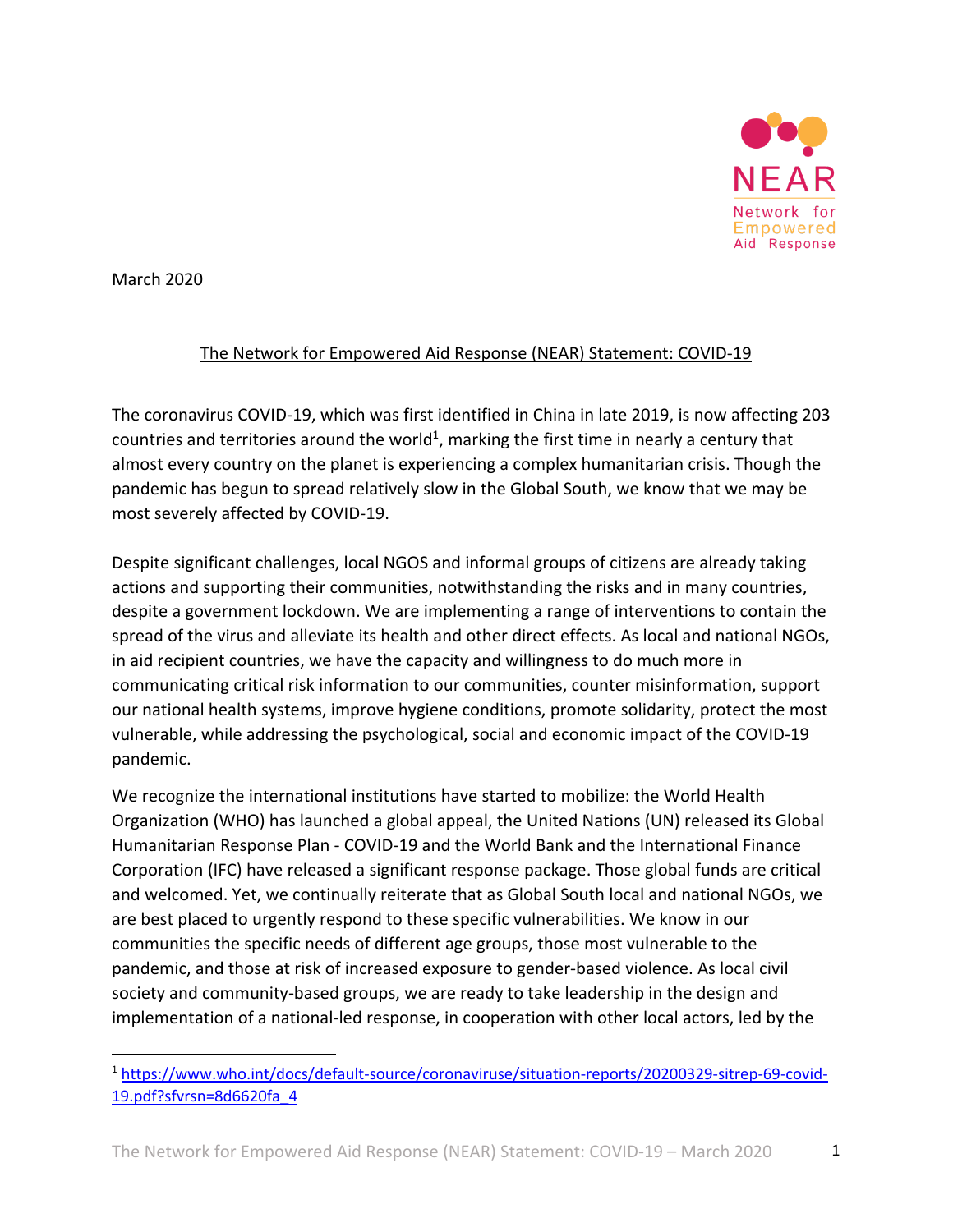government. We insist that this be a national-led response, given the critical need for complementarity and synergies with other existing social protection services and schemes due to the nature of this specific crisis.

In the past weeks we have consulted our members and affiliates, that represent organizations in over 41 countries, in identifying key areas of support for consideration, engagement, and action in order to mitigate the impact of COVID-19 on vulnerable populations in the Global South. We address these key areas of support on behalf of our members and partners to the international and donor community.

**Preventive Measures:** Currently Global South actors, including governments, the private sector and civil society members are working around the clock to prevent misinformation, promote solidarity, and provide the most accurate and contextual information on a novel and quickly spreading virus. Local and national non-governmental organizations (NGOs) have noted that messages and measures being used elsewhere in the world are challenging to put in place in dense, urban settings in the Global South. Whether informal settlements, favelas, overpopulated estates, or IDP and refugees camps – where overcrowding is the norm and water access and good hygiene are already severely lacking – messages around social distancing and frequent and thorough handwashing are simply irrelevant or inappropriate. In several settings, the cultural and social construct often leads to family gathering and being together – and how to address this in a voice resonant in the Global South continues to be a challenge.

Local and national NGOs are at the forefront in their communities, already providing information and critical support to their communities, to the existing national infrastructures. It is vital that their role is recognized, supported, and facilitated, to allow for scaled operations in all countries. We request these initial actions to continue preventive measures:

- Utilization and immediate collaboration of existing coordination bodies (Government, UN Cluster Systems, National/Local Coordination bodies, etc.) to ensure quality information has been verified, contextualized and is distributed at scale for public consumption. This includes increased support and utilization of local communication mechanisms/outlets.
- Improving existing health and community outreach structures to support in timely, scaled testing and identification of the virus. Support should be focused on highly dense communities with the establishment of specified quarantined areas and widespread testing.
- Increased support of vital WASH programs including access to basic hygiene facilities and encouraging a strong referral system from LNNGOs to medical infrastructure.

**Livelihood Support to Vulnerable Populations:** In the past quarter the early economic impact of COVID-19 on the most developed countries and sophisticated economies has been immense. A majority of NEAR members support the most vulnerable populations in the world, who are unable to plan for the next meal, let alone the next days or weeks. Local civil society has already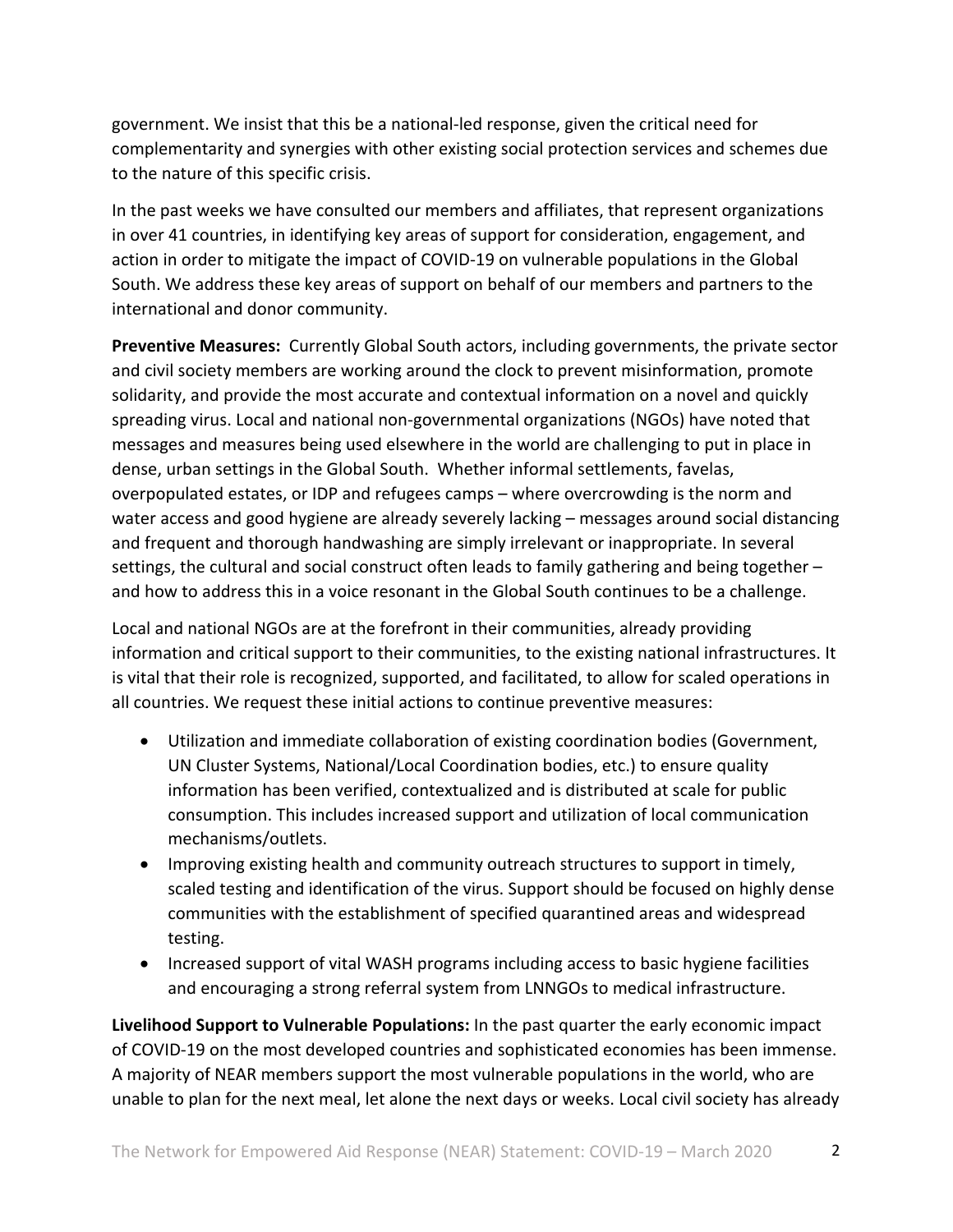started in providing food and hygienic kits. Some organisations have also starting to organize direct cash transfer to reduce the economic impact of this pandemic.

We anticipate an exponential impact to our economies, with prices of basic commodities already spiking, Global South actors (including governments) are not, in many already affected humanitarian crises, able to support widespread compensation to vulnerable populations in terms of food, hygiene, and basic needs.

- We ask that the global community prioritizes the livelihoods of the most vulnerable communities as the inflation of basic costs, the lack of income generation and ultimately the spread of collapsed economies at scale continues to become a pre-cursor to the health crisis in many countries in the Global South.
- We call on donors to prioritize future funding both humanitarian and development –to support communities in responding to COVID-19. In the short term, we urge all funders, traditional and philanthropic to not only target health and WASH support – though crucially needed – but also livelihoods as a response and preventive measure, as we are all unaware of the breadth and longevity of COVID-19.

**Funding to LNNGOs**: LNNGOs are at the forefront of the prevention work and already in action. Several calls to action, guidelines and response plans, including the recent UN Global Humanitarian Response Plan COVID-19 precisely highlight the role of local and national civil society, alongside private sector and government infrastructure. It is paramount to identify opportunities amongst current funding while guiding both the international community and donor communities alike on funding in the foreseeable future.

## *Current Funding (both current grants and any recently allocated grants):*

- In unification with other national, regional and global networks, we request flexibility on current funding (inclusive of direct and indirect budgeted lines), cost extensions of current grants and subgrants to local partners, and a donor waiver of no-cost extensions requests for the next 6-8 months.
- While struggling with the severe impacts of COVID-19, most of our fragile contexts will also have to respond to and recover from annual disasters such as hurricanes and monsoons. We request the continuation of funding to cover these cyclical stressors on our countries.

## *Future Funding:*

• With international actors having moved out of aid recipient countries due to the pandemic, increased partnership with and support to national and local actors – being local and national governements and/or local and national NGOs will ensure immediate and continued action in relation to the COVID-19 crisis. The necessary local and national actions to save lives, communities and economies must be rapidly scaled up. This can only be done through the active role and leadership of local and national actors.